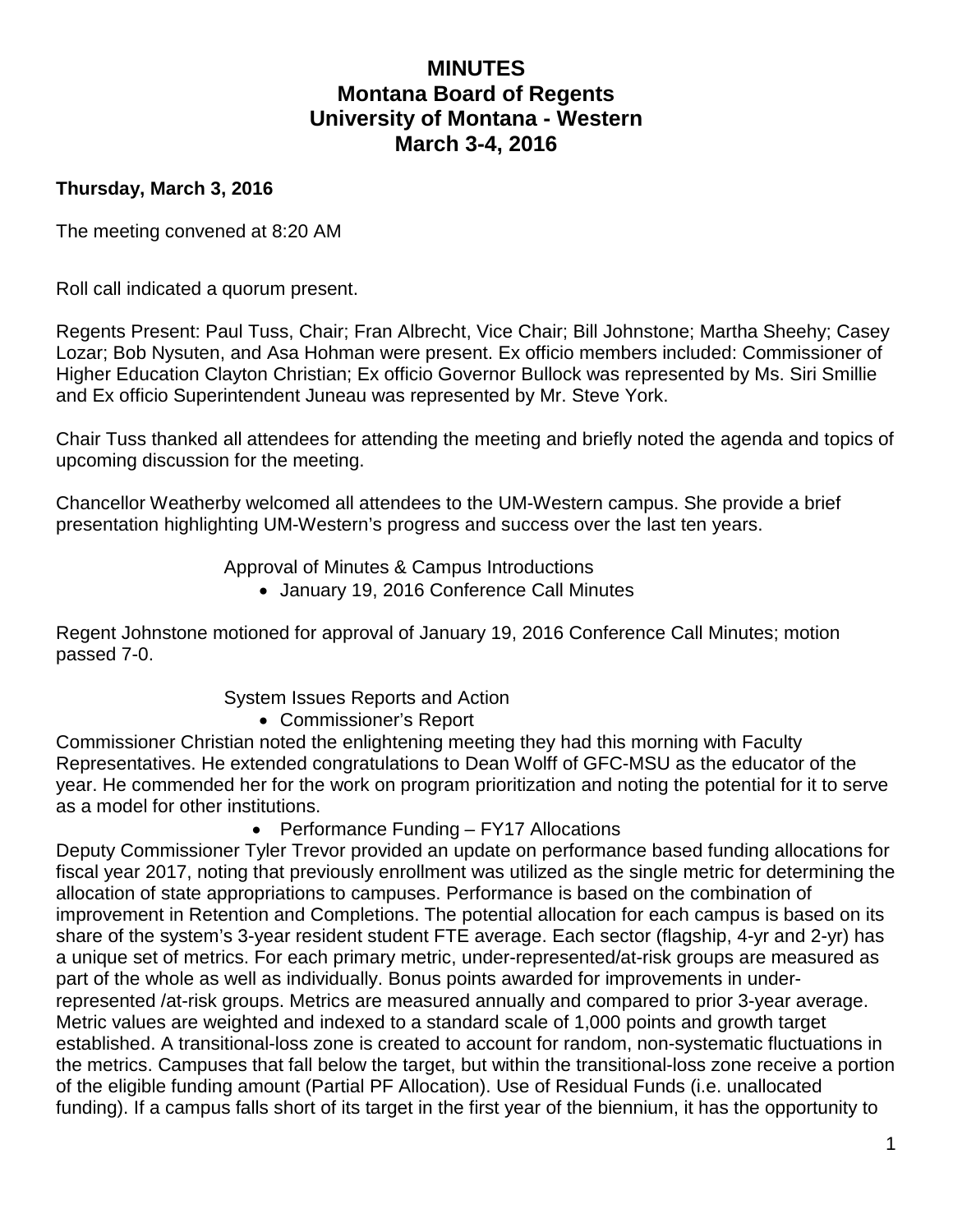earn back those funds by making gains in year two. Campuses that fall short can apply for a portion of the funds to be granted back to them for targeted improvement in specific areas (e.g. retention). Plans must be approved and monitored by OCHE. Funds left at the end of the biennium will be swept into a Board approved need-based aid reserve to be allocated through normal state need-based aid processes, in support of retention and degree attainment. Discussion followed.

## • Legislative Audit Report – Workforce Data

Commissioner Christian noted the successful completion of a recent audit where auditors compared administrative costs in the MUS to other similar institutions around the country. He noted that he was pleased with the findings and concur with the recommendations. Deputy Commissioner Trevor covered the basics on the administrative costs audit. He reviewed the audit objectives which included determining whether MUS workforce data is accurately reporting at the federal level and how these data compare to similar institutions throughout the country. Secondly, determine whether the reporting of workforce data is consistent across the MUS and whether OCHE effectively maintains, monitors and uses management information to oversee staffing patterns and trends. And to evaluate the accuracy and consistency of procedures used for collecting and reporting workforce data at the individual MUS units. He discussed the report organization which includes MSU and UM Peer Analysis – Administrative Cost Indicators; Data Access & Availability – Workforce Categorization Model; and Data Accuracy & Consistency – Banner and IPEDS data. He discussed the HR Data Taskforce noting their goal and objectives. Discussion followed.

• College Application Week Update

Mr. Zach Hawkins, Director of GEAR UP provided an update on College Application Week. This is the third year of statewide college application week. Every higher education institution, public and private, across the state participated. Montana joined this national effort in 2013 and have seen consistent growth each year. He noted the growth over 1,400 applications compared to the first year. Commissioner Christian extended thanks to Superintendent Juneau and to the high schools that participated.

## • Campus Reports

Commissioner Christian noted the campus reports listed by all campuses for review.

# • Other

Regent Nystuen provided an update on his recent attendance at the American Association of Community College National Legislative Summit in Washington, D.C. He noted that each year at this conference they review all federal legislative priorities related to community colleges. He shared several statistics about college affordability and takeaways from the conference.

## Board Education Topic – WWAMI and Graduate Medical Education

Dr. Jay Erickson provided an update to the Board. He discussed the physician pipeline from K-12 to Practicing Physician including undergraduate and graduate medical education. He shared some history about WWAMI, including its establishment in 1947. WWAMI represents Alaska, Montana, Wyoming, Idaho and Washington. He reviewed the founding goals of the program noting access to publicly supported medical education and increasing the number of primary care providers to address the maldistribution of physicians. He reviewed the various areas across Montana where the WWAMI Program is in effect and noted that the MT WWAMI Trust program involves a targeted admissions process and linkage with rural/underserved preceptor and continuity community. He shared Montana Physician Workforce Data and discussed the physician pipeline as it relates to Montana. He discussed costs associated with WWAMI noting that is it cost effective for Montana. He discussed Graduate Medical Education "GME" and the history as it relates to Montana; noting programs in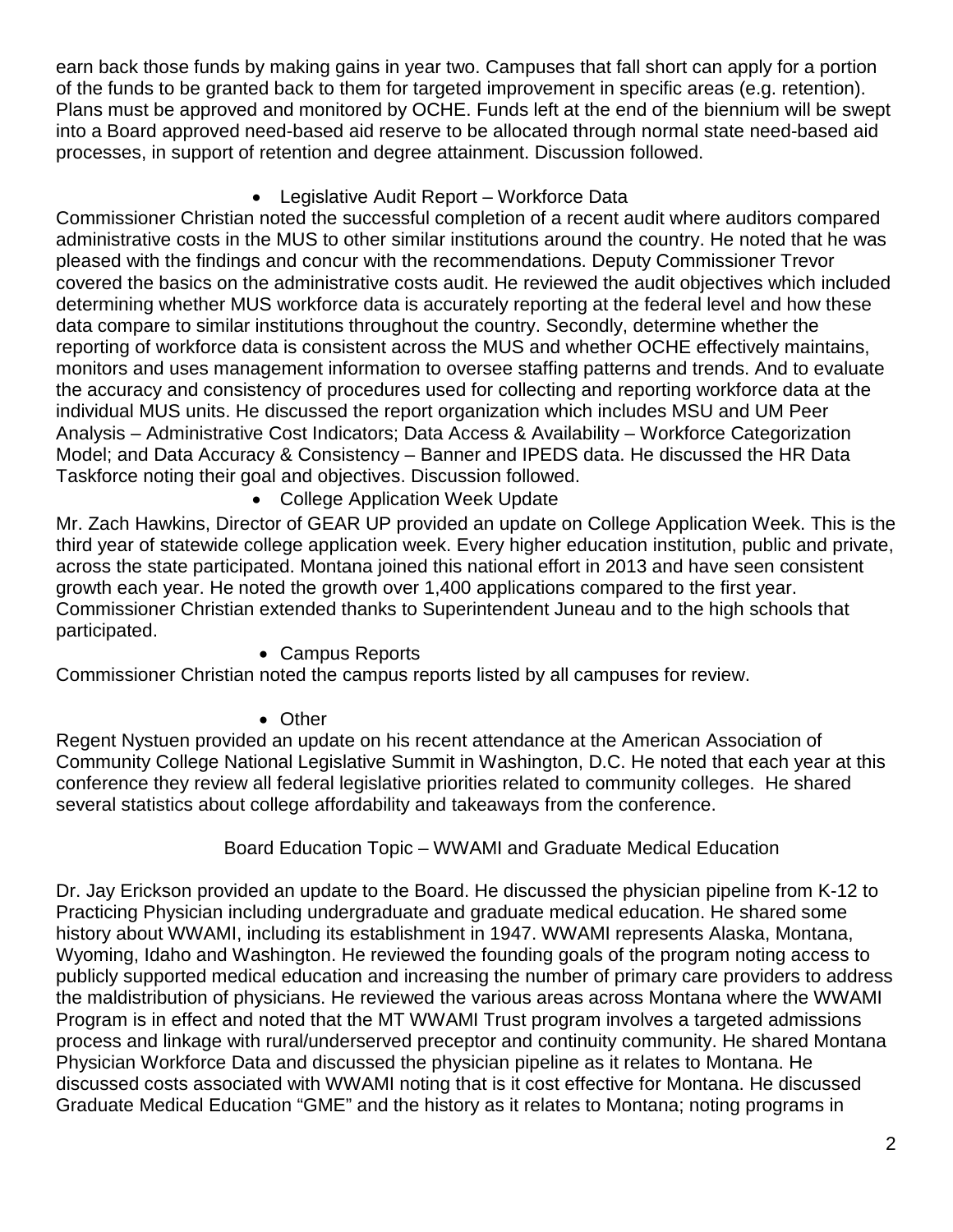Billings, Missoula and Kalispell. He further discussed the economic impact of investment in GME. Discussion followed.

# Remarks by Governor Bullock

Ms. Siri Smillie, the Governor's Education Policy Advisor, provided a brief update on Main Street Montana and the Key Industry Networks recommendations; NGA Work-Based Learning Policy Academy which connects young adults with STEM middle-skill careers; and Dual Enrollment and the collective work toward the common goal of increasing dual enrollment in Montana by 1000 students every year for the next three years.

## Remarks by Superintendent Juneau

Mr. Steve York, Assistant Superintendent provided a brief update from the Office of Public Instruction. He noted the great success of college application week and its impact on an important segment of the population. He discussed graduation rates and the pleasing, increasing numbers. He touched on Graduation Matters and the efforts to date. He noted efforts related the Every Student Succeeds Act, which recently passed, and has many opportunities tied with postsecondary institutions. He extended thanks for the excellent suicide prevention summit, recently held at MSU-Bozeman.

#### *Administrative, Budget, and Audit Oversight Committee* **CONSENT**

- a. Authorization to Expend Student Equipment Fee Allocation; MSU-Billings *ITEM 170- 2706-R0316*
- b. Authorization to Execute a Utility Easement with Northwestern Energy; MSU-Bozeman *ITEM 170-2005-R0316 | Attachment #1*
- c. Authorization to Expend Student Computer Fees; UM-Western *ITEM 170-1604-R0316 | Attachment #1*
- d. Student Computer Fee Equipment Allocation; UM-Missoula *ITEM 170-1042-R0316*
- e. Student Computer Fee Employment Allocation; UM-Missoula *ITEM 170-1043-R0316*
- f. Student Computer Fee Classroom Technology Equipment Initiative; UM-Missoula *ITEM 170-1044-R0316*

Regent Albrecht asked committee members if any items needed to be pulled from consent; no items were pulled.

## **ACTION**

a. Authorization to Name the Engineering and Physical Sciences Building; MSU-Bozeman *ITEM 170-2003-R0316 | Attachment #1*

President Cruzado presented the request for authorization for Montana State University to name the Engineering and Physical Sciences Building the Barnard Hall, in honor of Tim and Mary Barnard.

> b. Authorization to Construct Museum of the Rockies Collection/Storage Facility; MSU-Bozeman *ITEM 170-2004-R0316 | Attachment #1*

Vice President of Finance, Terry Leist presented the request consistent with the provisions of MCA-18-2-102(2)(c), to the Board for authorization for Montana State University to construct a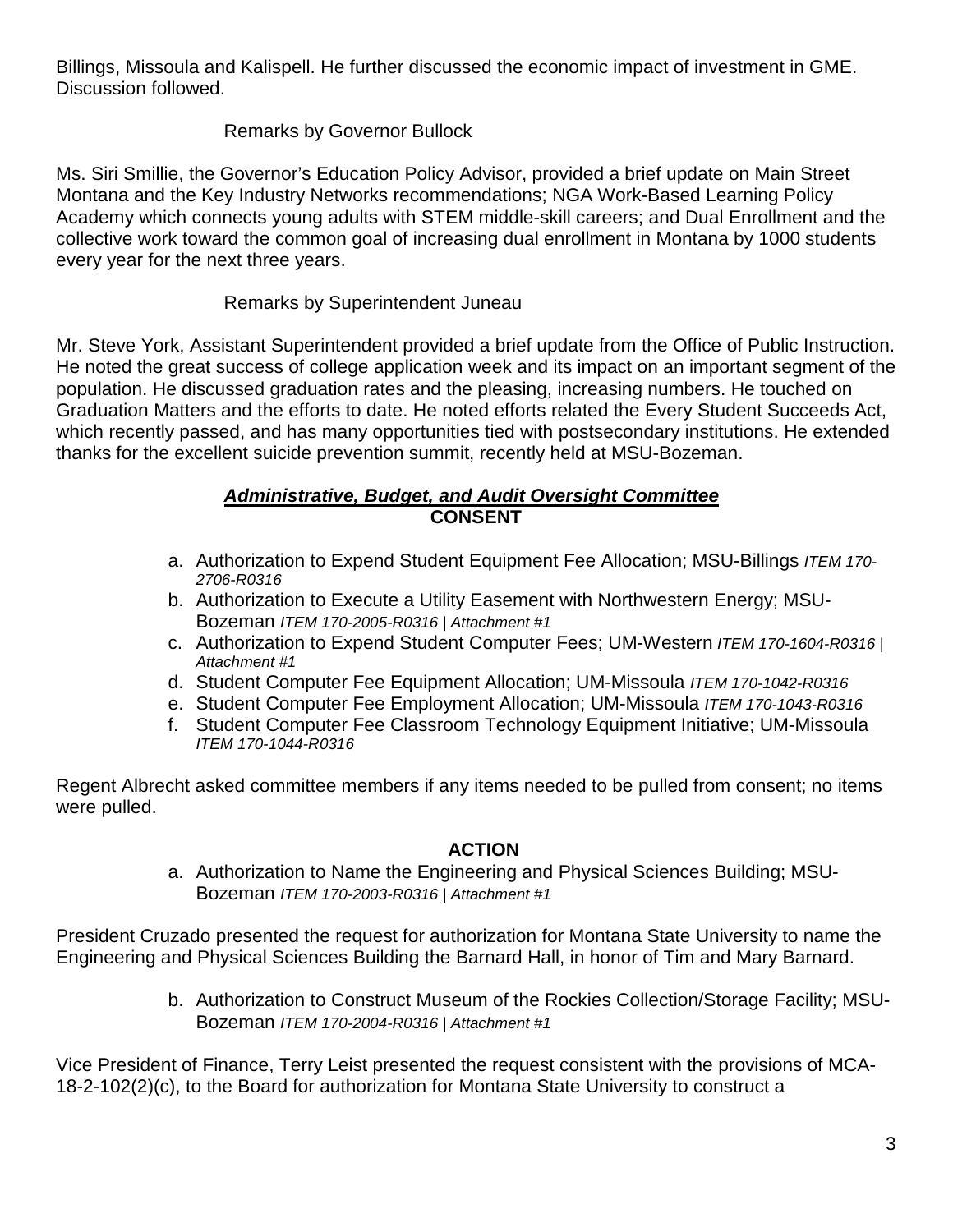collection/storage facility for the Museum of the Rockies at MSU. This item increases the existing authority to a total of \$3,950,000. Discussion followed.

> c. Authorization to Renovate Matthews Hall Restrooms; UM-Western *ITEM 170-1603- R0316*

Vice Chancellor of Administration and Finance, Susan Briggs presented the request, consistent with the provisions of MCA 18-2-102 and 20-25-302, for authorization for the University of Montana Western to renovate the restrooms at the Mathews Residence Hall. This request is for spending authority of up to \$1,200,000 to cover the cost of renovating the fourteen restrooms. Discussion followed.

d. Authorization to Transfer Property from The University of Montana Western Foundation to the University of Montana Western; UM-Western *ITEM 170-1605-R0316*

Vice Chancellor of Administration and Finance, Susan Briggs presented the request, consistent with the provisions of Board of Regents Policy 1003.6, Section V, for the Board of Regents to authorize The University of Montana Western to accept a gift of property from The University of Montana Western Foundation. The property is a house and lot at 520 E. Poindexter Street that is the home to the Montana Western Equine and Natural Horsemanship Department.

> e. Complete Remaining Research Space at 3rd Floor ISB; UM-Missoula *ITEM 170-1045- R0316*

Vice President of Administration and Finance Mike Reid presented the request, in accordance with Board of Regents Policy 1003.7, for authorization from the Board of Regents to the University of Montana to obtain appropriate financing (INTERCAP or other debt financing structure) for the completion of research space at the 3rd floor of the Interdisciplinary Science Building. Total project costs: \$1.1 million.

# **INFORMATION**

a. LRBP Recommended Priorities | Details

Commissioner Christian briefly explained the grassroots process which starts at the campus level and flows up to the flagship institutions who work with the Commissioner's Office to merge the lists into one consolidated proposal. Conversations are underway with the Governor's Budget Office about this list of recommendations. He noted that these will reappear before the board at the May meeting to vote on the priority list for upcoming session. Discussion followed.

> b. Present Law Update – Assumptions | Ed Units Projections | Agencies Projections | Campus Updates

Ms. Frieda Houser, Title presented this update to the Board. She noted that OCHE is in the early stages of developing budgets for FY17-19. She discussed the metrics and assumptions that are driving the various amounts. She discussed the restoration of base expenditures, personal services and operating costs and the various components that apply to all three categories. She discussed the Ed Unit projections and Agency projections. MT Tech Director of MT Bureau of Mines and Geology Joe Metesh provided an update on MT Tech budget revenues. Chancellor Nook provided an update on the budget reduction process and related enrollment decline at MSU-Billings and efforts to date.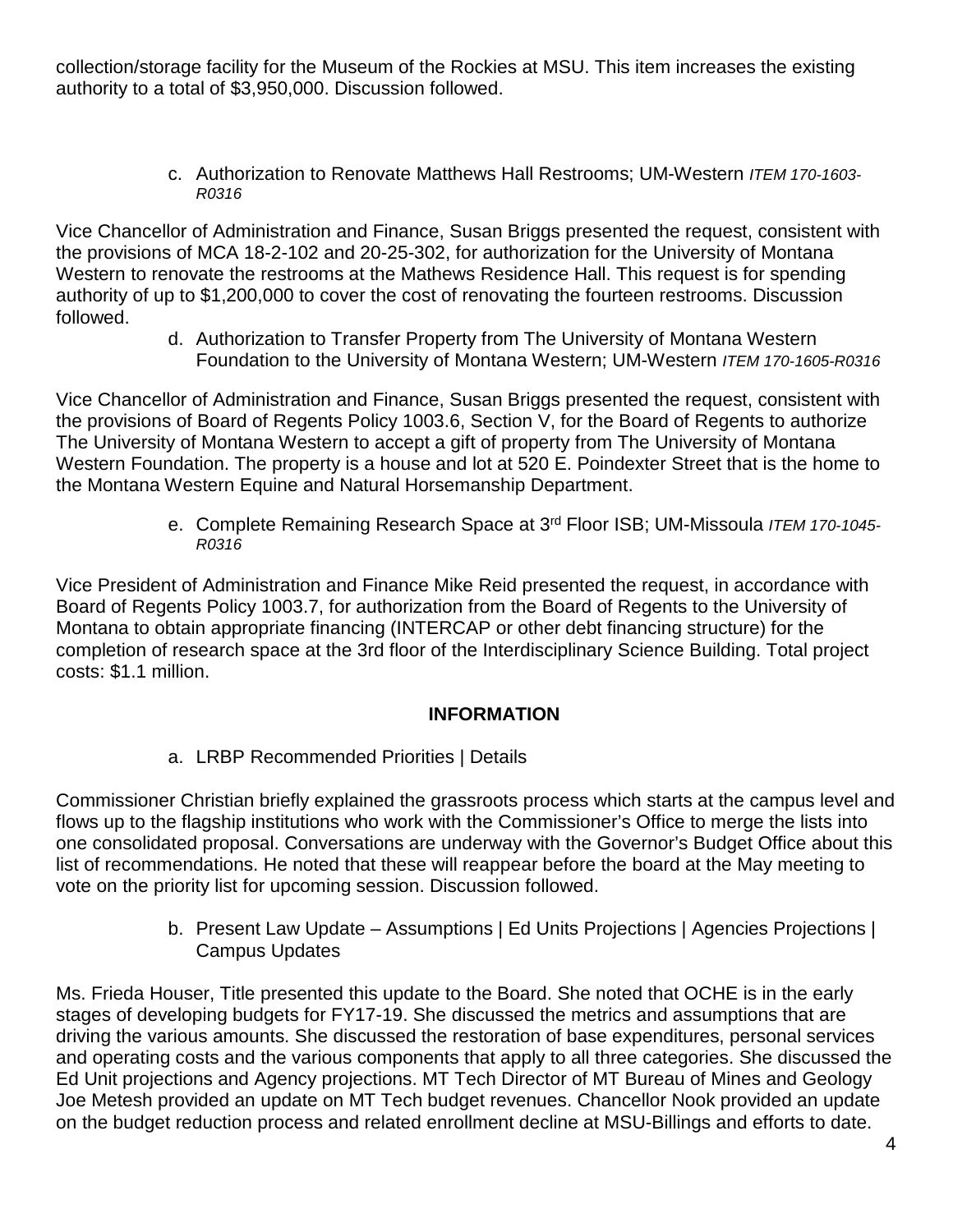Vice President of Administration and Finance Mike Reid provided an update related to the UM budget and enrollment. Discussion followed.

- c. Audit Reports
	- 1. Montana State University Consolidated Financial Statements (all campuses & agencies)-June 30, 2015-Unmodified (Clean) Opinion
	- 2. University of Montana Consolidated Financial Statements (all campuses & agencies)-June 30, 2015-Unmodified (Clean) Opinion
	- 3. Montana State University Consolidated Revenue Bond Report-June 30, 2015- Unmodified (Clean) Opinion
	- 4. University of Montana Pledged Revenue Bonds-June 30, 2015-Unmodified (Clean) Opinion
	- 5. KEMC-FM Yellowstone Public Radio operated by Montana State University-Billings, Financial Statement Audit for the year ended June 30, 2015- Unmodified (Clean) Opinion
	- 6. KUFM-FM Radio operated by University of Montana, Financial Statement Audit for the year ended June 30, 2015-Unmodified (Clean) Opinion
	- 7. Montana PBS Public Television operated by the Montana University System-Financial Statement Audit for the year ended June 30, 2015-Unmodified (Clean) Opinion
	- 8. KGLT-FM Public Telecommunications operated by the Board of Regents-Montana University System Financial Statement Audit-June 30, 2015- Unmodified (Clean) Opinion
	- 9. MUS Workers' Compensation Program Financial Statement Audit-June 30, 2015-Unmodified (Clean) Opinion
	- 10.Montana Guaranteed Student Loan Program Financial Statement Audit for the two fiscal years ended June 30, 2015-Unmodified (Clean) Opinion
	- 11.Office of the Commissioner of Higher Education Financial-Compliance Audit for the two fiscal years ended June 30, 2015-Unmodified (Clean) Opinion
	- 12.Montana University System Workforce Data Reporting Performance Audit-Three Recommendations Unmodified (Clean) Opinion

Commissioner Christian discussed the posted audit reports noting they all had clean, unmodified opinions. He noted the few recommendations associated with the audit of the Office of the Commissioner of Higher Education. Discussion followed.

# *Two-Year Education and Community College Committee*

# **INFORMATION**

a. MUS/MTDLI Collaborative Workforce Programs

Deputy Commissioner John Cech provided an update on the collaborative efforts to date between the Montana University System and the Montana Department of Labor & Industry. Dr. Kirk Lacy provided a brief update on progress to date and exciting developments related to providing new opportunities for alignment, collaboration and integration for these two agencies. He discussed recent highlights related the five focus areas of this effort.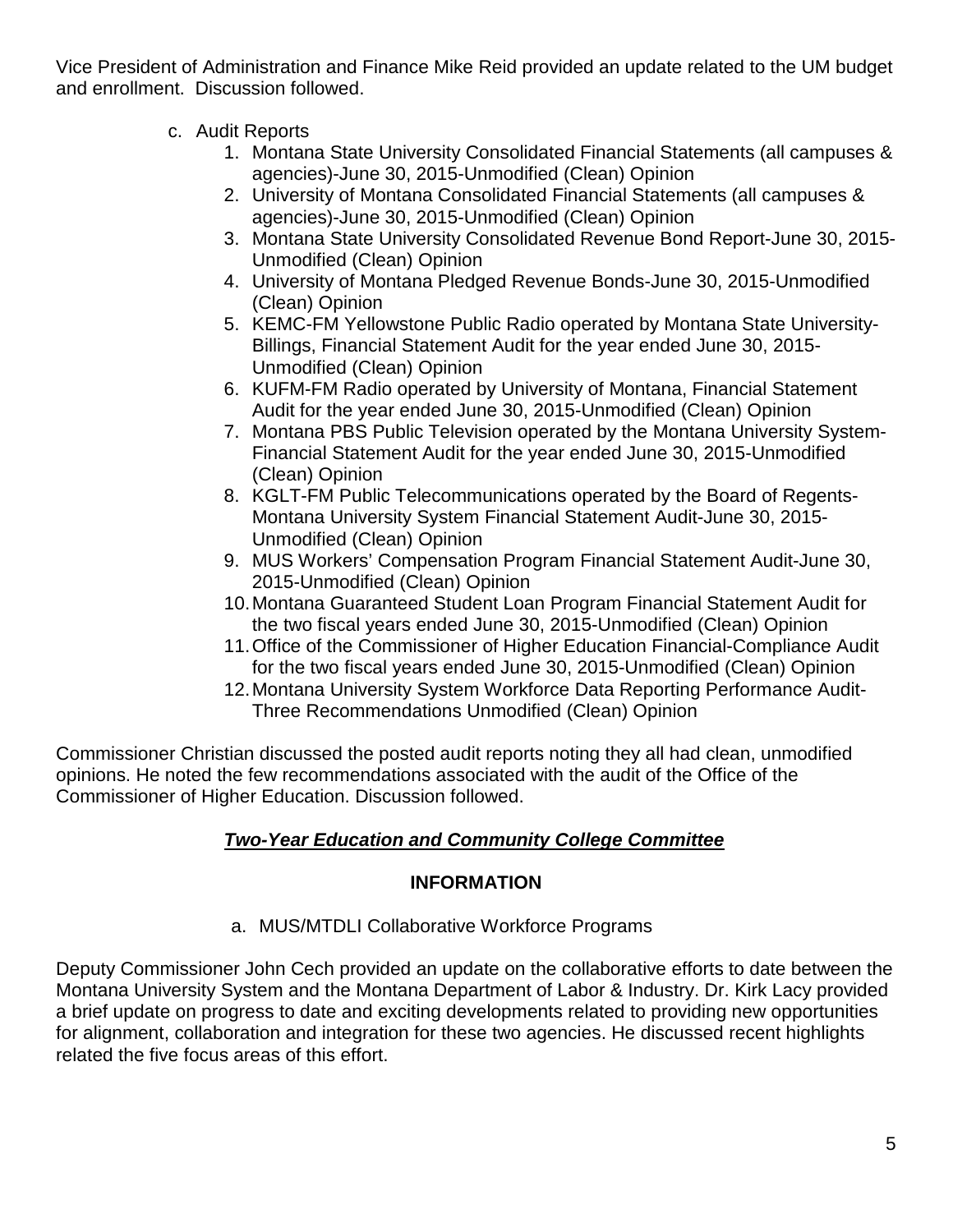# b. Placement Workgroup Report

Ms. Leann Frost, Director of General Education and Transfer at Great Falls College – MSU reported the initial findings of the Montana University System Placement Workgroup from August 2015 to January 2016. Much has been accomplished in a short time period; however, creating a common placement system is complex and continued work is required. At this point, the top two options are creating a state test using an existing model or expanding on current campus' adoption of Accuplacer. This report serves as a progress report and concludes with recommended next steps.

## c. Dual Enrollment Update

Ms. Amy Williams, Dual Credit and Big Sky Pathways Program Manager provided an update on the Montana University System dual enrollment program. Our system and our state has recognized the value in the program and prioritized it. She described the successes to dates in terms of program quality, growth, systemic alignment, and most importantly, in successful outcomes for students. She noted next steps include increasing dual enrollment in the Montana University System by 1000 students annually over the next three years. Governor Bullock, Commissioner Christian, and Superintendent Juneau are committed to increasing access to this program for Montana students by achieving the goal. Discussion followed.

## d. 2016 Phi Theta Kappa Nominee Recognition

Deputy Commissioner Cech reminded the Board the purpose of Phi Theta Kappa is to recognize and encourage scholarship among associate degree students. To achieve this purpose, the organization provides opportunities for the development of leadership and service. The following students were nominated by their respective two-year college faculty and staff and represent some of the best and brightest students in our state's two-year and community colleges. Nominees include: Whitney Bach, Miles Community College; Samantha Bisel, Great Falls College-MSU; Tim Bouchard, Miles Community College; Heidi Fleury, Flathead Valley Community College; Jeshua Glascock, Flathead Valley Community College; and Tiffany Grundel, Great Falls College-MSU.

## Public Comment

Mr. Marco Ferro spoke in support of the efforts and plans to develop an HR Data warehouse. He also spoke in support of Dual Enrollment and its success to date; including the Credit-4-Credit program.

Ms. Meg O'Leary, Director of Department of Commerce spoke in support of the curriculum proposal for restaurant and hotel management program. She noted the importance tourism plays in Montana's economy and job market.

Meeting Recessed at 5:39pm.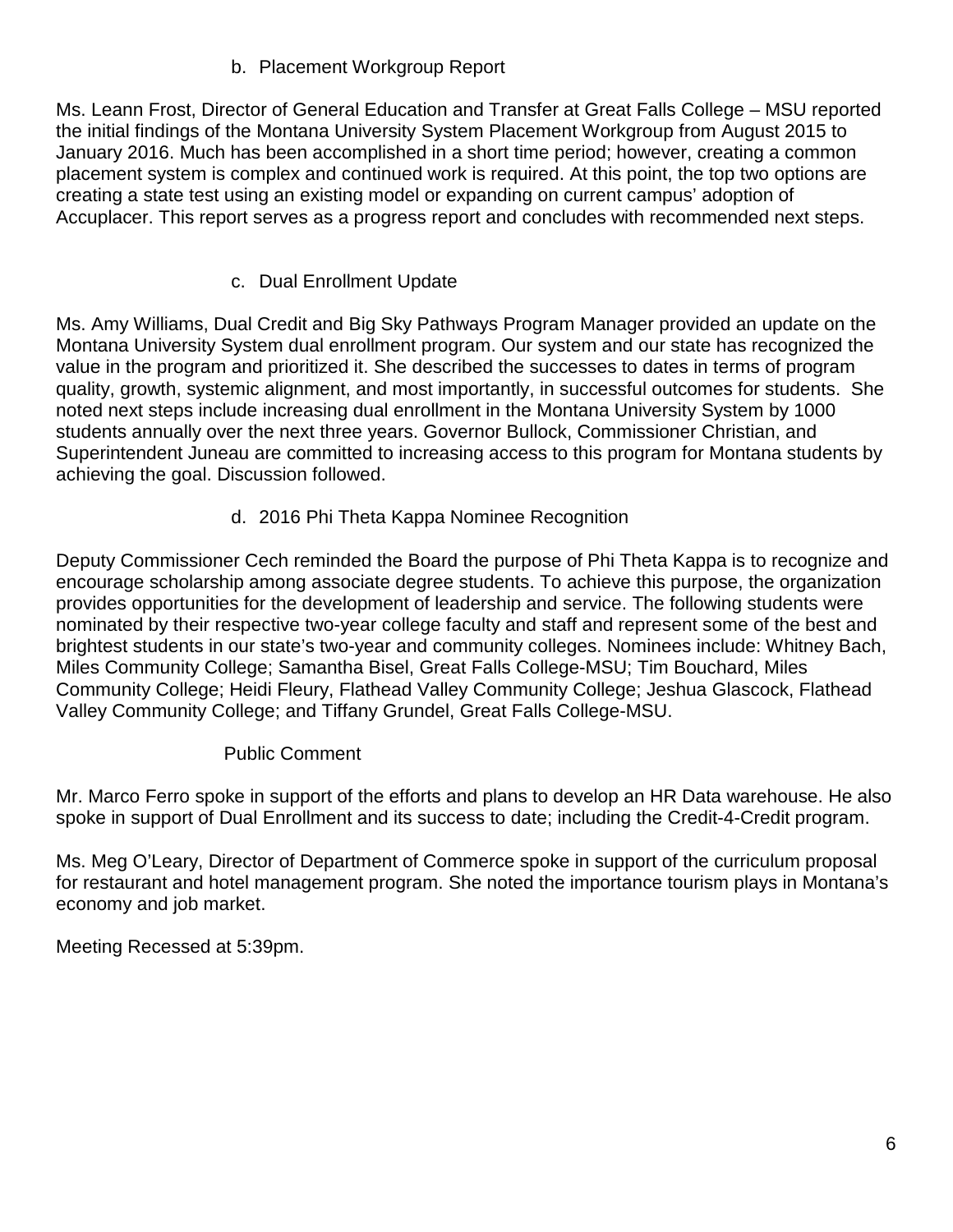## **Friday, March 4**

Meeting Reconvened at 8:24am.

## *Academic, Research, and Student Affairs Committee*

Importance of the Arts and Humanities in the MUS

Dr. Linda Karell, Dr. Tobin Shearer, Mr. Zach Stenberg spoke to the importance of arts and humanities across the MUS. Each addressed the foundational impact that Arts and Humanities have on critical thinking, decision making, comprehension of broader issues beyond immediate problems and, participation as a citizen in a free society. Discussion followed.

#### **CONSENT**

a. Level II Memorandum (from November submission)

## **ACTION**

a. Honorary Doctorate; UM Missoula *ITEM 170-1046-R0316*

President Engstrom presented this item. Requesting authority to confer an Honorary Doctorate in recognition of JK Simmons and his many career achievements and the distinction brought to the University of Montana.

b. Honorary Doctorate; UM Missoula *ITEM 170-1047-R0316* President Engstrom presented this item. Requesting authority to confer an Honorary Doctorate in recognition of Jack Ward Thomas and his many career achievements and the distinction brought to the University of Montana.

c. Honorary Doctorate; MSU Bozeman *ITEM 170-2006-R0316*

President Cruzado presented this item. Requesting authority to confer an Honorary Doctorate in recognition of William Weaver and his many career achievements and the distinction brought to the Montana State University.

## d. Honorary Doctorate; MSU Bozeman *ITEM 170-2007-R0316*

President Cruzado presented this item. Requesting authority to confer an Honorary Doctorate in recognition of Jean B. Sweeney and her many career achievements and the distinction brought to the Montana State University.

> e. Mission Statement and Vison Statement Revision; Great Falls College MSU *ITEM 170-2901-R0316 | Attachment #1*

Deputy Commissioner Cech presented this item before the Board for approval of the updated vision and mission statements with values, core themes, and core indicators for Great Falls College Montana State University. Discussion followed.

> f. Revision to Policy 303.1-Curriculum Proposals-Montana University System; OCHE *ITEM 170-101-R0316 | Attachment #1 | Attachment #2*

Mrs. Elizabeth Ternes, Academic Policy Specialist & Common Course Numbering Program Manager, presented this item to the Board of Regents requesting authority to revise Board of Regents' Policy 303.1 to reflect changes in the academic program proposal process. Proposed changes to the current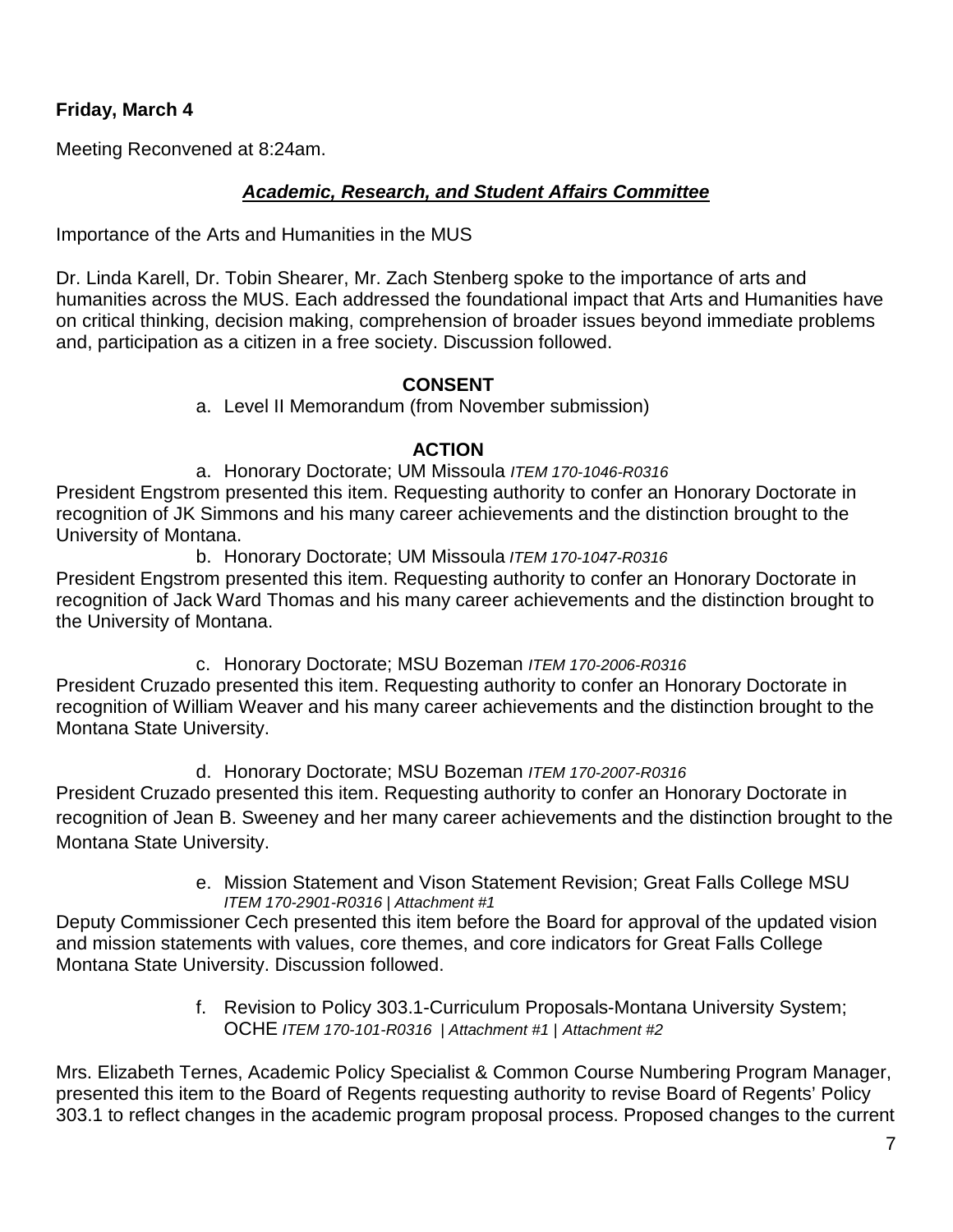academic program proposal process require that changes be made to the existing Board policy so that the policy and process are congruent.

> g. Revision to Policy 303.2-Curriculum Proposals-Community Colleges; OCHE *ITEM 170-102-R0316 | Attachment #1*

Mrs. Elizabeth Ternes, Academic Policy Specialist & Common Course Numbering Program Manager, presented this item to the Board of Regents requesting authority to revise Board of Regents' Policy 303.2 to create consistency for academic program proposals from the Community Colleges. Having proposed revisions to other existing academic policies, minor revisions are being requested to Policy 303.2 to ensure consistency across the academic policies for the community colleges. The requested revisions do not represent a change of intent in the policy.

> h. Revision to Policy 303.3-Program Review; OCHE *ITEM 170-103-R0316 | Attachment #1*

Mrs. Elizabeth Ternes, Academic Policy Specialist & Common Course Numbering Program Manager, presented this item to the Board of Regents requesting authority to revise Board of Regents' Policy 303.3 to create consistency across academic policies. Having proposed revisions to other existing academic policies, minor revisions are being requested to Policy 303.3 to ensure consistency across the academic policies. The requested revisions do not represent a change of intent in the policy.

> i. Revision to Policy 303.4-Program Termination; OCHE *ITEM 170-104-R0316 | Attachment #1 | Attachment #2*

Mrs. Elizabeth Ternes, Academic Policy Specialist & Common Course Numbering Program Manager, presented this item to the Board of Regents requesting authority to revise Board of Regents' Policy 303.4 to reflect changes in the academic program proposal process. Proposed changes to the current academic program proposal process require that changes be made to the existing Board policy so that the policy and process are congruent.

> j. Revision to Policy 303.8-Inventory of Academic Programs; OCHE *ITEM 170-105- R0316 | Attachment #1*

Mrs. Elizabeth Ternes, Academic Policy Specialist & Common Course Numbering Program Manager, presented this item to the Board of Regents requesting authority to revise Board of Regents' Policy 303.8 to create consistency across academic policies. Having proposed revisions to other existing academic policies, minor revisions are being requested to Policy 303.8 to ensure consistency across the academic policies. The requested revisions do not represent a change of intent in the policy.

> k. Revision to Policy 303.10-Academic Program Planning; OCHE *ITEM 170-106-R0316 | Attachment #1*

Mrs. Elizabeth Ternes, Academic Policy Specialist & Common Course Numbering Program Manager, presented this item to the Board of Regents requesting authority to revise Board of Regents' Policy 303.10 to create consistency across academic policies. Having proposed revisions to other existing academic policies, minor revisions are being requested to Policy 303.10 to ensure consistency across the academic policies. The requested revisions do not represent a change of intent in the policy.

# **INFORMATION**

a. Academic Proposal Process Update *Attachment #1*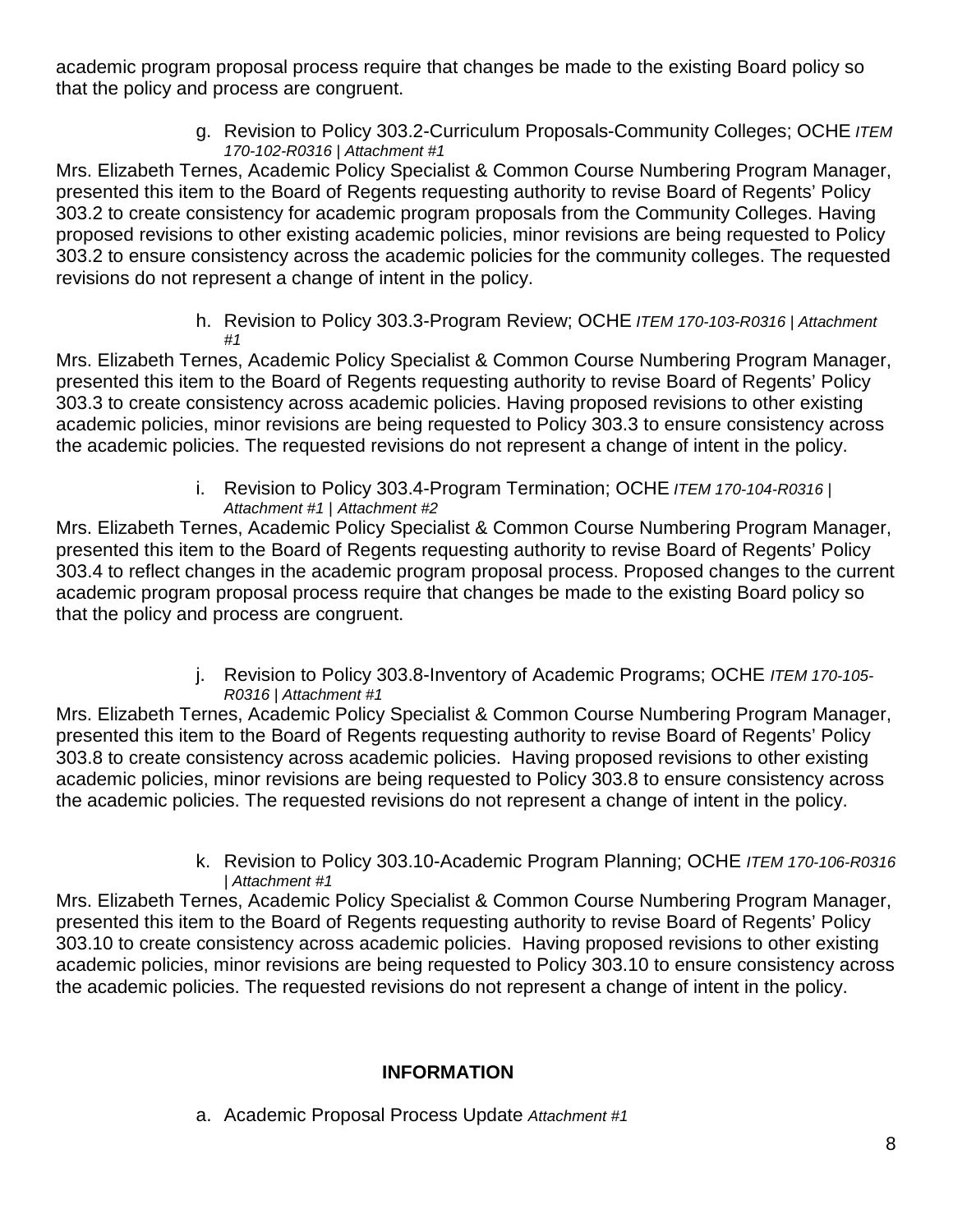Mrs. Elizabeth Ternes, Academic Policy Specialist & Common Course Numbering Program Manager, presented the revised academic proposal process to the Board noting changes to the Level I, Level II and intent to plan process. She noted this process change is in conjunction with the proposed policy changes listed on the action agenda. She noted the inclusion of Chief Academic Officers, Provosts, etc. throughout process development reiterating the overall intent is to be more responsive and collaborative to campuses. Discussion followed.

b. Academic Program Prioritization Update; Great Falls College MSU Dean Wolff Great Falls College MSU present the revised academic and administrative prioritization process. She discussed the call to action related to revenue reduction and strategically reallocation of resources for the next seven years. Discussion followed.

c. Student Affairs Update – Suicide Prevention Summit Recap Postponed until the May meeting.

d. Level II Memorandum (for action in May)

Deputy Commissioner Cech reiterated the approval process related to these items. Discussion followed.

e. Notifications & Level I Approvals

Deputy Commissioner Cech reiterated the approval process related to these items.

# *Staff and Compensation Committee*

## **CONSENT**

#### Staff Items

- a. UM-Western; *ITEM 170-1600-R0316*
- b. MSU-Billings; *ITEM 170-2700-R0316*
- c. MSU-Northern; *ITEM 170-2800-R0316*

## Labor Agreements

- a. MUS and Plumbers & Pipefitters; OCHE *ITEM 170-108-R0316 | Attachment #1*
- b. MUS and Pacific Northwest Regional Council of Carpenters; OCHE *ITEM 170-109-R0316 | Attachment #1*
- c. MUS and International Brotherhood of Electrical Workers; OCHE *ITEM 170-110-R0316 | Attachment #1*
- d. MUS and Montana Maintenance Painters; OCHE *ITEM 170-111-R0316 | Attachment #1*
- e. MUS and International Union of Operating Engineers; OCHE *ITEM 170-112-R0316 | Attachment #1*
- f. MUS and Helena College Faculty Union; OCHE *ITEM 170-113-R0316 | Attachment #1*
- g. MUS and Teamsters Union for Mechanics in UM Motor Pool; OCHE *ITEM 170-114-R0316 | Attachment #1*

## Emeriti Faculty

- *a.* Morgan, MSU-Bozeman; *ITEM 170-2001-R0316*
- b. Horner, MSU-Bozeman; *ITEM 170-2002-R0316*
- c. Lord, MSU-Billings; *ITEM 170-2701-R0316*
- d. Sanders, MSU-Billings; *ITEM 170-2704-R0316*
- e. Hecimovic, MSU-Billings; *ITEM 170-2705-R0316*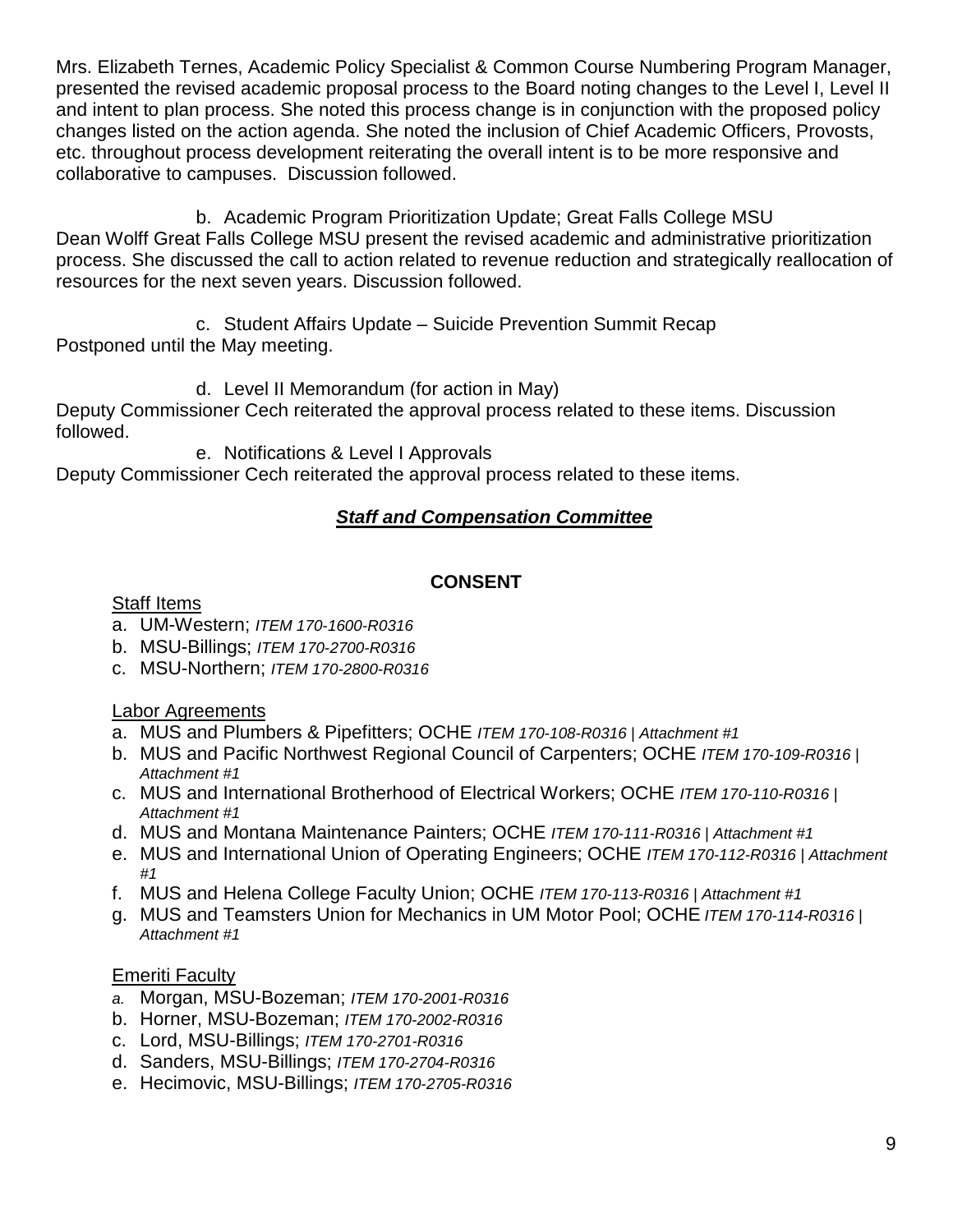Deputy Commissioner McRae provided an overview of all staff items, discussed the negotiation process related to labor agreements and provided an overview of all emeriti faculty nominations. Discussion Followed.

#### Committee Reports & Action Administrative, Budget, and Audit Oversight Committee **CONSENT**

- a. Authorization to Expend Student Equipment Fee Allocation; MSU-Billings *ITEM 170- 2706-R0316*
- b. Authorization to Execute a Utility Easement with Northwestern Energy; MSU-Bozeman *ITEM 170-2005-R0316 | Attachment #1*
- c. Authorization to Expend Student Computer Fees; UM-Western *ITEM 170-1604-R0316 | Attachment #1*
- d. Student Computer Fee Equipment Allocation; UM-Missoula *ITEM 170-1042-R0316*
- e. Student Computer Fee Employment Allocation; UM-Missoula *ITEM 170-1043-R0316*
- f. Student Computer Fee Classroom Technology Equipment Initiative; UM-Missoula *ITEM 170-1044-R0316*

Regent Sheehy made a motion for approval of consent items a-f. listed on the budget agenda. Motion passed 7-0.

## **ACTION**

a. Authorization to Name the Engineering and Physical Sciences Building; MSU-Bozeman *ITEM 170-2003-R0316 | Attachment #1*

Regent Albrecht made a motion for approval of Action item 170-2003-R0316 Motion passed 7-0.

b. Authorization to Construct Museum of the Rockies Collection/Storage Facility; MSU-Bozeman *ITEM 170-2004-R0316 | Attachment #1*

Regent Johnstone made a motion for approval of Action item 170-2004-R0316. Motion passed 7-0.

c. Authorization to Renovate Matthews Hall Restrooms; UM-Western *ITEM 170-1603- R0316*

Regent Albrecht made a motion for approval of Action item 170-1603-R0316. Motion passed 6-0 (Regent Nystuen recused himself from voting).

> d. Authorization to Transfer Property from The University of Montana Western Foundation to the University of Montana Western; UM-Western *ITEM 170-1605-R0316*

Regent Nystuen made a motion for approval of Action item 170-1605-R0316. Motion passed 7-0.

e. Complete Remaining Research Space at 3rd Floor ISB; UM-Missoula *ITEM 170-1045- R0316*

Regent Hohman made a motion for approval of Action item 170-1045-R0316. Motion passed 6-0 (Regent Nystuen recused himself from voting).

Two-Year Education and Community College Committee

No consent or action items.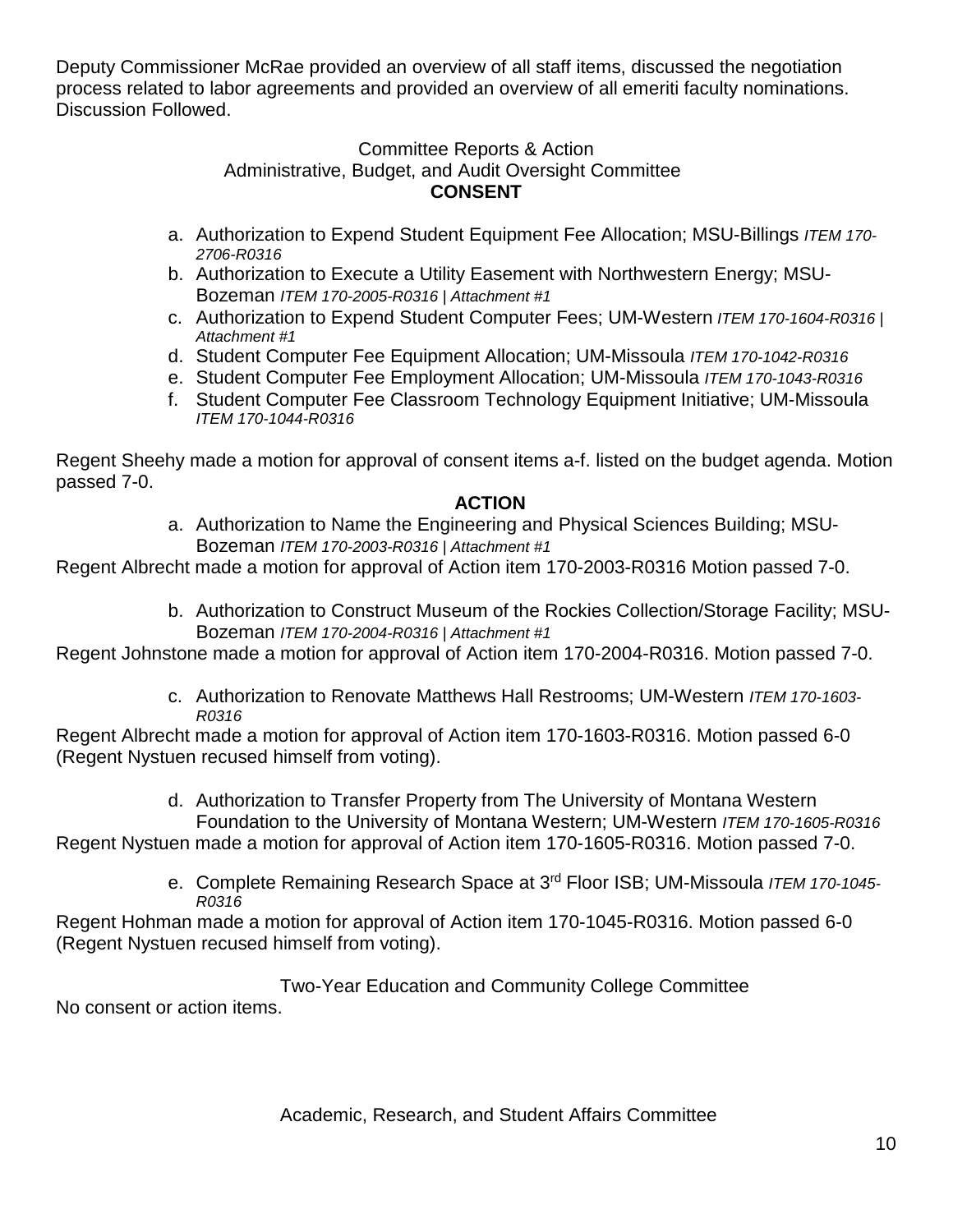## **CONSENT**

a. Level II Memorandum (from November submission) Regent Lozar made a motion for approval of the ARSA consent agenda. Motion passed 7-0.

# **ACTION**

a. Honorary Doctorate; UM Missoula *ITEM 170-1046-R0316* Regent Sheehy made a motion for approval of Action item 170-1046-R0316. Motion passed 7-0.

b. Honorary Doctorate; UM Missoula *ITEM 170-1047-R0316*

Regent Albrecht made a motion for approval of Action item 170-1047-R0316. Motion passed 7-0.

c. Honorary Doctorate; MSU Bozeman *ITEM 170-2006-R0316*

Regent Johnstone made a motion for approval of Action item 170-2006-R0316. Motion passed 7-0.

d. Honorary Doctorate; MSU Bozeman *ITEM 170-2007-R0316* Regent Nystuen made a motion for approval of Action item 170-2007-R0316. Motion passed 7-0.

> e. Mission Statement and Vison Statement Revision; Great Falls College MSU *ITEM 170-2901-R0316 | Attachment #1*

Regent Lozar made a motion for approval of Action item 170-2901-R0316. Motion passed 7-0.

- f. Revision to Policy 303.1-Curriculum Proposals-Montana University System; OCHE *ITEM 170-101-R0316 | Attachment #1 | Attachment #2*
- g. Revision to Policy 303.2-Curriculum Proposals-Community Colleges; OCHE *ITEM 170-102-R0316 | Attachment #1*
- h. Revision to Policy 303.3-Program Review; OCHE *ITEM 170-103-R0316 | Attachment #1*
- i. Revision to Policy 303.4-Program Termination; OCHE *ITEM 170-104-R0316 | Attachment #1 | Attachment #2*
- j. Revision to Policy 303.8-Inventory of Academic Programs; OCHE *ITEM 170-105- R0316 | Attachment #1*
- k. Revision to Policy 303.10-Academic Program Planning; OCHE *ITEM 170-106-R0316 | Attachment #1*

Regent Sheehy made a motion for approval of Action items 170-2901-R0316, 170-101-R0316, 170- 102-R0316, 170-103-R0316, 170-104-R0316, 170-105-R0316 and 170-106-R0316. Motion passed 7- 0. Discussion followed**.**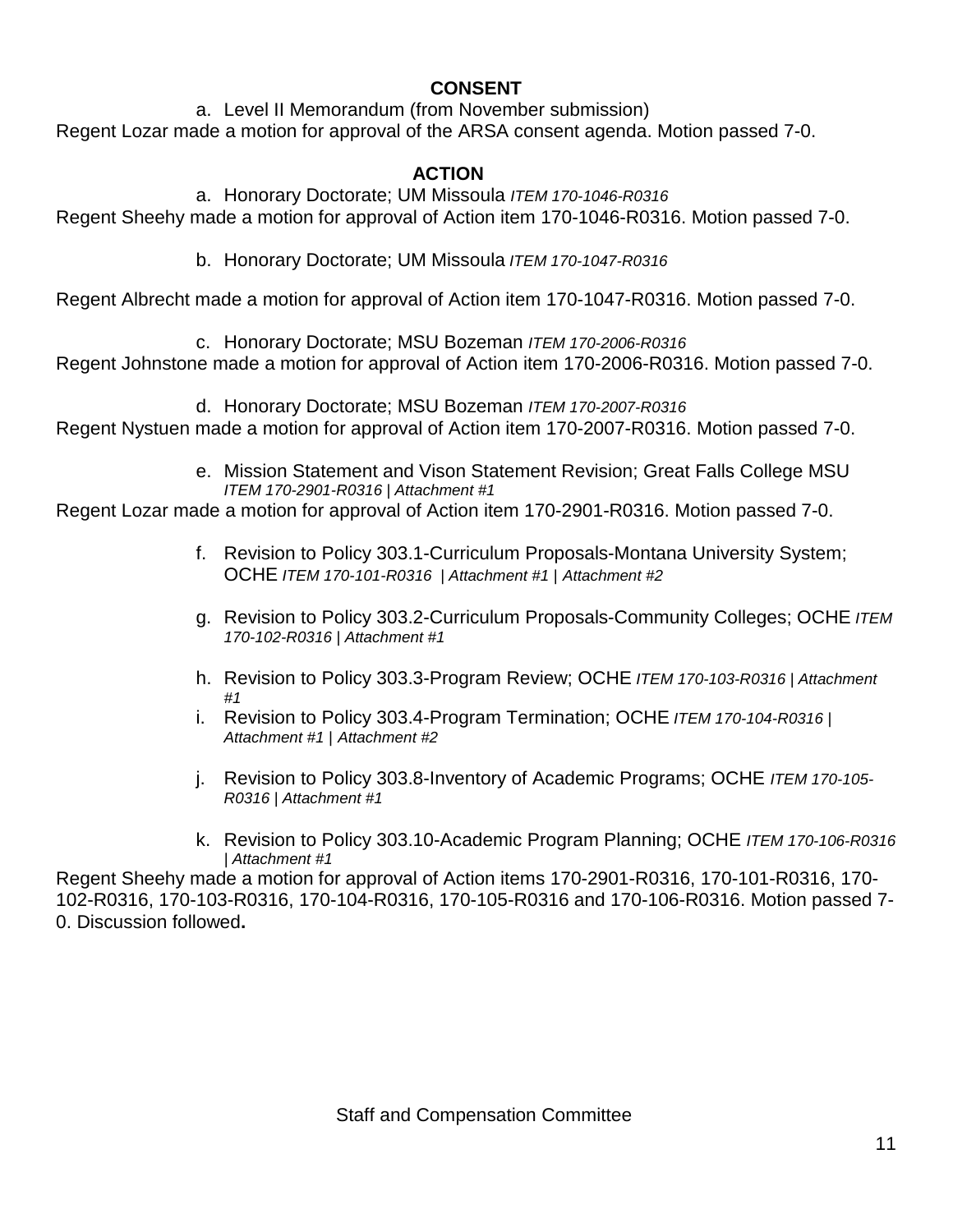## **CONSENT**

#### Staff Items

- a. UM-Western; *ITEM 170-1600-R0316*
- b. MSU-Billings; *ITEM 170-2700-R0316*
- c. MSU-Northern; *ITEM 170-2800-R0316*

#### Labor Agreements

- a. MUS and Plumbers & Pipefitters; OCHE *ITEM 170-108-R0316 | Attachment #1*
- b. MUS and Pacific Northwest Regional Council of Carpenters; OCHE *ITEM 170-109-R0316 | Attachment #1*
- c. MUS and International Brotherhood of Electrical Workers; OCHE *ITEM 170-110-R0316 | Attachment #1*
- d. MUS and Montana Maintenance Painters; OCHE *ITEM 170-111-R0316 | Attachment #1*
- e. MUS and International Union of Operating Engineers; OCHE *ITEM 170-112-R0316 | Attachment*
- *#1* f. MUS and Helena College Faculty Union; OCHE *ITEM 170-113-R0316 | Attachment #1*
- g. MUS and Teamsters Union for Mechanics in UM Motor Pool; OCHE *ITEM 170-114-R0316 | Attachment #1*

#### Emeriti Faculty

- a. Morgan, MSU-Bozeman; *ITEM 170-2001-R0316*
- b. Horner, MSU-Bozeman; *ITEM 170-2002-R0316*
- c. Lord, MSU-Billings; *ITEM 170-2701-R0316*
- d. Sanders, MSU-Billings; *ITEM 170-2704-R0316*
- e. Hecimovic, MSU-Billings; *ITEM 170-2705-R0316*

Regent Johnstone made a motion for approval of all consent items listed. Motion passed 7-0. Discussion followed.

#### Public Comment

Mr. Bill Borrie – Faculty Senate Chair for University of Montana, spoke in support of the hospitality and hotel management degree proposed on the Level II Memorandum.

Mr. Levi Burky – ASMSU President, spoke in support of the proposed Culinary Arts program.

Ms. Coleen Kaiser – Director of Montana Dietetic Internship Program at MSU spoke in support of a hospitality program.

Mr. Steve Arveschoug, Executive Director of Big Sky Economic Development, spoke in support of the liberal arts and humanities degree. He also spoke in support of efforts to date from MSU-Billings towards strategic planning related to health-care.

Mr. Mike Dean – Executive Sous Chef of Xanterra Parks & Resorts in Yellowstone, spoke in support of the culinary and hospitality program that was proposed.

Mr. Jeff Krauss, Mayor of Bozeman – Spoke in support of the degrees related to the culinary arts and hospitality.

Mr. Mike Hope – Spoke in support of the hospitality program proposal.